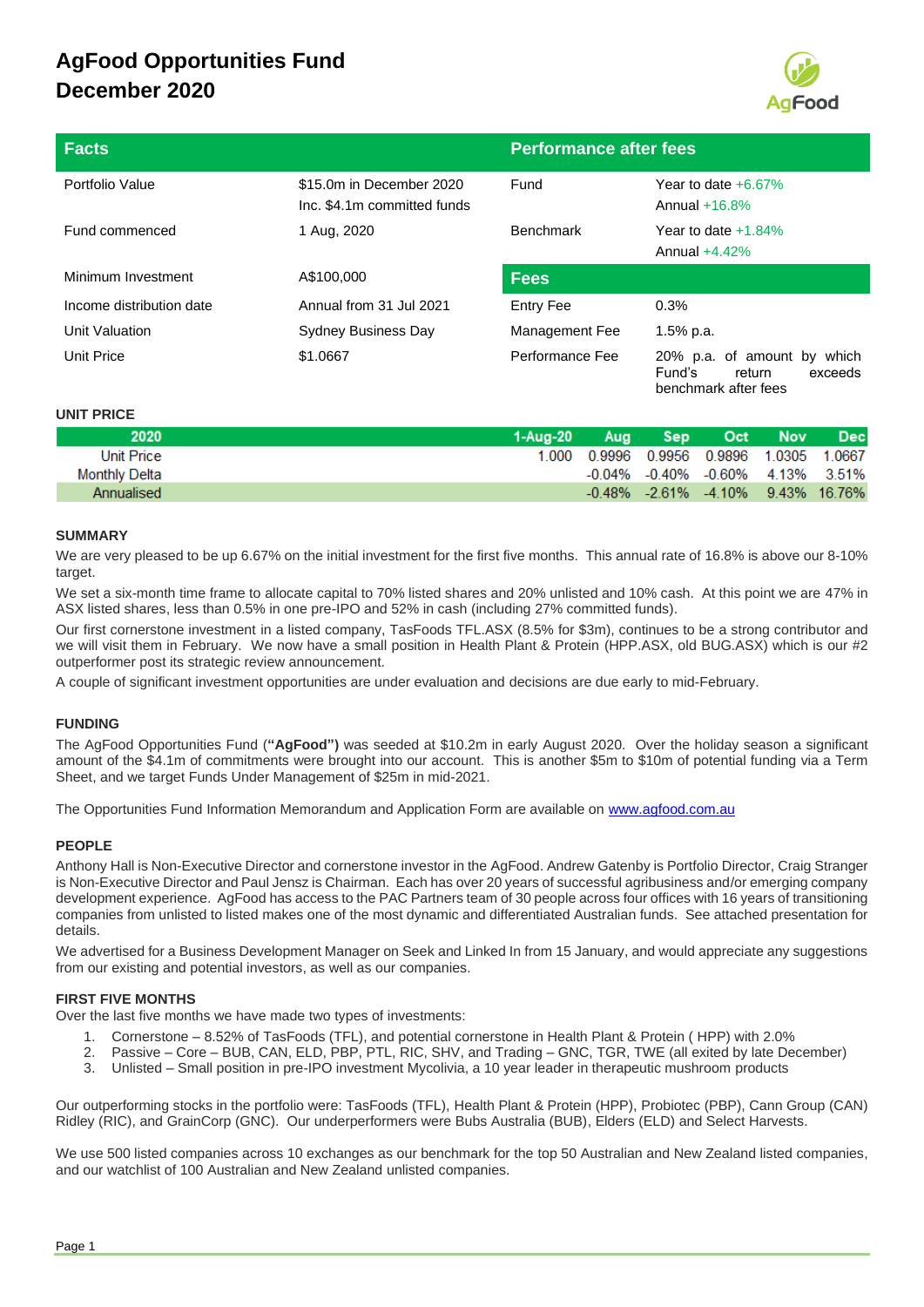

In 2020 we did detailed due diligence on more than 10 unlisted agfood companies, and five listed companies for cornerstone investments. Due to delays of a few attractive unlisted opportunities and mismatched valuation of other unlisted companies, we were drawn back to two listed companies with strong building blocks of: scalable niche; active listening/doing; and capital preservation.

We bought 8.52% of TFL through a placement of \$3m at \$0.10/share (now \$0.12/share, see detail below), started with a 2% position in Health Plant & Protein via a taking a position via a Share Purchase Plan shortfall.

Our attention in December and January switched to three major unlisted opportunities.

## **NEXT STEPS**

We still believe there is better value in a few ASX listed companies vs high expectations of valuation from unlisted companies that need money in the short term. We will stay with a 70/20/10 Listed/Unlisted/Cash split until our next Board Meeting on 2 February 2021.

One unlisted opportunity has been pushed up the list because the voluntary administrators lost support of banks and the preferred bidder walked away.

In early February we will have a clearer idea of timeframe for attractive unlisted companies such as Yumbah, others and Agrisano (see below.)

**We are still receiving great feedback from AGFOOD OPPORTUNITIES FUND CONFERENCE with WESTPAC – 25 NOVEMBER 2020 -** Australia China Business Council (ACBC) and Australian Competition & Consumer Commission (ACCC) and BUB, ELD, RIC, SFG, SHV, TFL, WWG, Yumbah, AgFood Opportunities Fund - LINK TO RESEARCH [RR\\_AgFood\\_201127](https://mcusercontent.com/d840bc7fc0c9b4c680a242d0a/files/ae62cd90-f083-47d8-868d-9097197943df/RR_AgFood_Summary_201127.01.pdf) (5 pages)

## NEXT UPDATES

Site trip to Tasmania in February or March – TFL and other opportunities.

We plan to have a "Face to Face" AgFood Conference in Sydney during July 2021.

Please register your interest via [info@agfood.com.au](mailto:info@agfood.com.au), and we will keep you in the loop.

## **UNLISTED COMPANIES UNDER CONSIDERATION**

| <b>Company Name</b>    | Sector                 | <b>Website</b> | <b>State</b>  |
|------------------------|------------------------|----------------|---------------|
| <b>Cash Generating</b> |                        |                |               |
| Yumbah Aquaculture     | Aquaculture - abalone  | www.yumbah.com | Vic. SA & Tas |
|                        | Viticulture            |                |               |
| GGG, HHH               | Vaccines / Therapy     |                | Australia     |
| BBB1, BBB2             | Rural                  |                | Australia     |
| CCC, DDD, EEE          | Dairy / Pork / Poultry |                | Australia     |
| JJJ                    | Food/Entertainment     |                | Australia     |
| AAA                    | Free range egg         |                | Australia     |
|                        |                        |                |               |

| <b>Company Name</b>  | <b>Sector</b>                                | <b>Website</b> | <b>State</b>    |
|----------------------|----------------------------------------------|----------------|-----------------|
| <b>Pre-Cash Flow</b> |                                              |                |                 |
| <b>NNN</b>           | Horticulture                                 |                | Spain           |
|                      | <b>Health Foods</b>                          |                | South Australia |
| LLL                  | Insect protein                               |                | Vic             |
| <b>MMM</b>           | Carbon sequestration services and technology |                | Australia       |

## **Investment Summaries**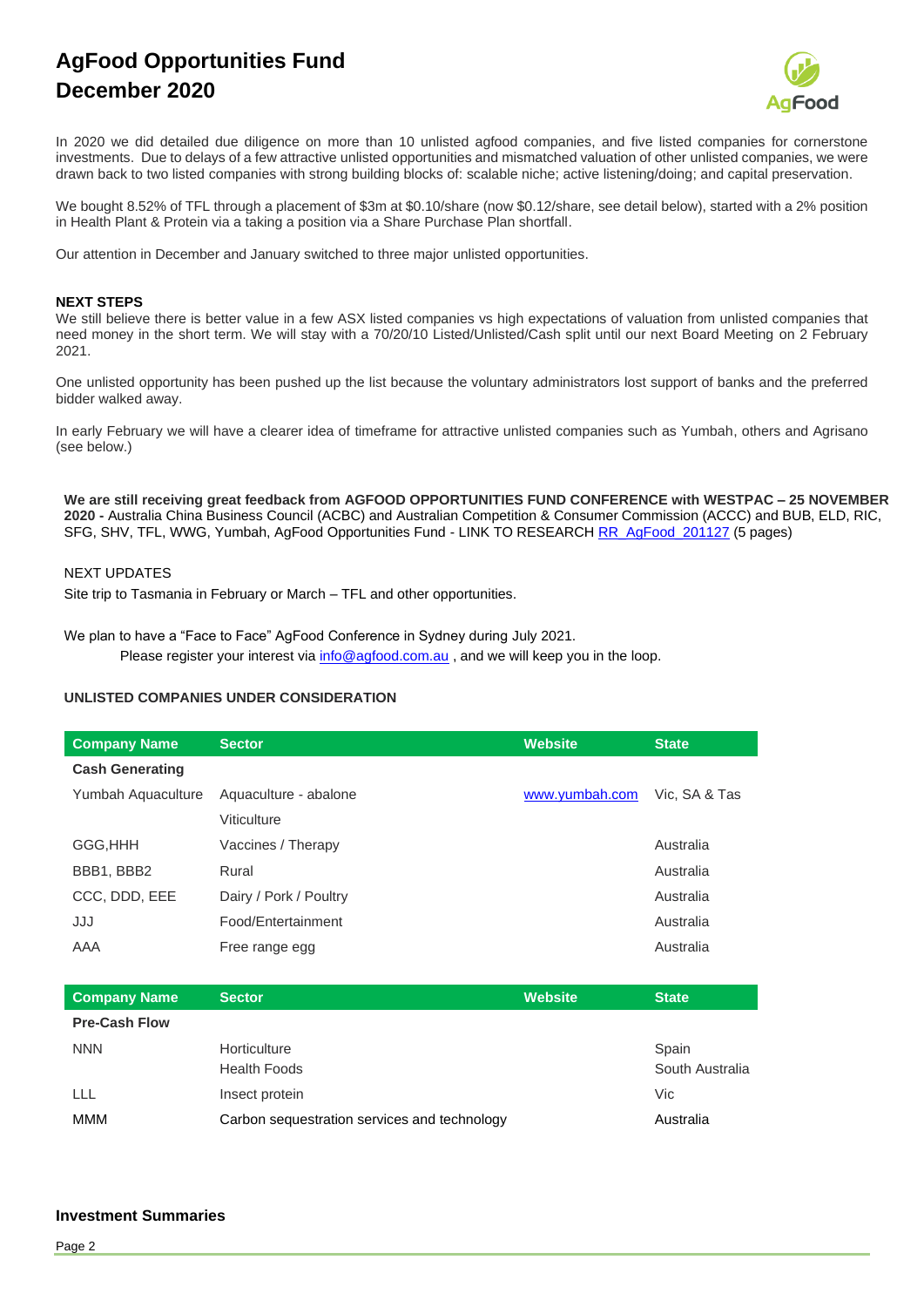

## **TasFoods (TFL.ASX) – Jane Bennett, Managing Director, presented at our AgFood Conference.**

*AgFood has invested \$3m at \$0.10/share for 8.52% ACTION – AgFood will support the TFL management and* 

*Board in the execution of the Company's growth strategy. Part of this support will be offering access to AgFood's pipeline of projects which are relevant to TFL.*

*NEXT UPATE – late January 2Q21 cash flow report, and AgFood will do site visit in February/March 2021*

TFL processes, manufactures, and sells Tasmanianmade food products in Australia. The company operates in Dairy and Poultry segments. It offers poultry meat products under Nichols Poultry, Nichols Ethical Free Range, and Nichols Kitchen brands, and wasabi flowers and leaves, as well as fresh wasabi stems and powdered wasabi. The company also provides fresh milk, cheese, cream, and butter products under the Meander Valley Dairy, Pyengana Dairy, Real Milk, Robur Farm Dairy, Betta Milk, and Tassie Taste brands. In addition, it operates café and retail shop. The company also exports its products. TasFoods Limited is based in Launceston, Australia.

TFL is moving to a scalable niche model with:

- Dedicated team around Jane Bennett (MD), a leader in Tasmanian Food Brand development, family-owned vertical dairy products, and national technology/communications (ex CSIRO and ABC board member)
- Focus on growth while managing its cost base which started to emerge with a reasonable 3Q20.
- Strong expansion strategy for Tasmanian food into Australian channels (like Maggie Beer with South Australia Food)
- Blue Sky with off-shore sales into Asia, MEast, Nth Asia - with small success in Singapore so far
- Mitigated risk though diversified products and channels - e.g.: surplus milk and poultry into everyday channel while high margin brands are built
- Control of whole supply chain from source to customer with key partnerships (e.g.: Fonterra milk, some contract poultry growers, mostly company owned)

The funds raised from the \$3m placement to AgFood will accelerate the implementation of the following key initiatives:

- Expansion of the Company's poultry operations through capital investment to grow the superpremium branded chicken offering in national markets;
- Acceleration of new product development initiatives to meet market demand for convenience through ready to cook and ready to eat meal offerings;
- Investment in digital marketing to support growth in online sales

*Note: PAC Partners Securities (Corporate) is corporate advisor to TFL. PAC Partners accepted no fees associated with the \$3m placement to AgFood.*

## Ref: https://www.tasfoods.com.au/

**Yumbah Aquaculture – Anthony Hall, Non-Executive Director, Presented at our AgFood Conference.**

Yumbah Aquaculture (Yumbah) is an established Australian Abalone producer with diversified sites across the southern part of the country. It currently produces over 70% of Australia's farmed Abalone with the potential to increase its market share, through expansion at its proposed Nyamat facility (Portland Vic), and/or a joint venture with Ocean Grown Abalone (OGA.ASX), and/or alternative partnerships . In various forms, Yumbah has been in operation over 20 years and during this period management has gained significant experience with Abalone farming. It is progressively putting this experience into action to continuously expand production of a premium product at the lowest possible cost base. The global demand for farmed Abalone market is expected to grow largely driven by China and the Chinese diaspora demand and the reduction of wild caught Abalone to meet sustainability criteria.

Yumbah is well positioned to capitalise on this growth and we are positive on Yumbah for the following reasons:

- Experienced management team;
- Focussed on growth while managing cost base;
- Strong expansion strategy with many alternatives across product, region and partners;
- Mitigated risk though diversified sites; and
- Solid customers and distribution partners.

At this stage Yumbah is reviewing need for new capital in and aims for an ASX IPO in 2021.

Yumbah successfully raised \$6m from its June 2019 rights issue, and proved to be resilient through warm Port Lincoln sea waters in June 2019 and 2020's Covid-19. Biomass was restored and Yumbah was able to maintain sales with multiple product packaging options (fresh, frozen, tinned) and markets (Nth America, Nth Asia, China and Australia.)

## *Note:*

*Anthony Hall is a Non-Executive Director of AgFood's Investment Manager and a member of AgFood's Advisory Board.*

*Paul Jensz has written Research on Yumbah for PAC Partners institutional and sophisticated investors since 2018.*

*Both Anthony and Paul stand aside for investment decisions in Yumbah.*

Ref:<https://yumbah.com/>

## **Disclaimer and Disclosure**

AgFood Opportunities Fund ("**Fund**") is managed by the AgFood Fund Pty Ltd ("**Investment Manager**"). The Investment Manager is a Corporate Authorised Representative of PAC Asset Management Pty